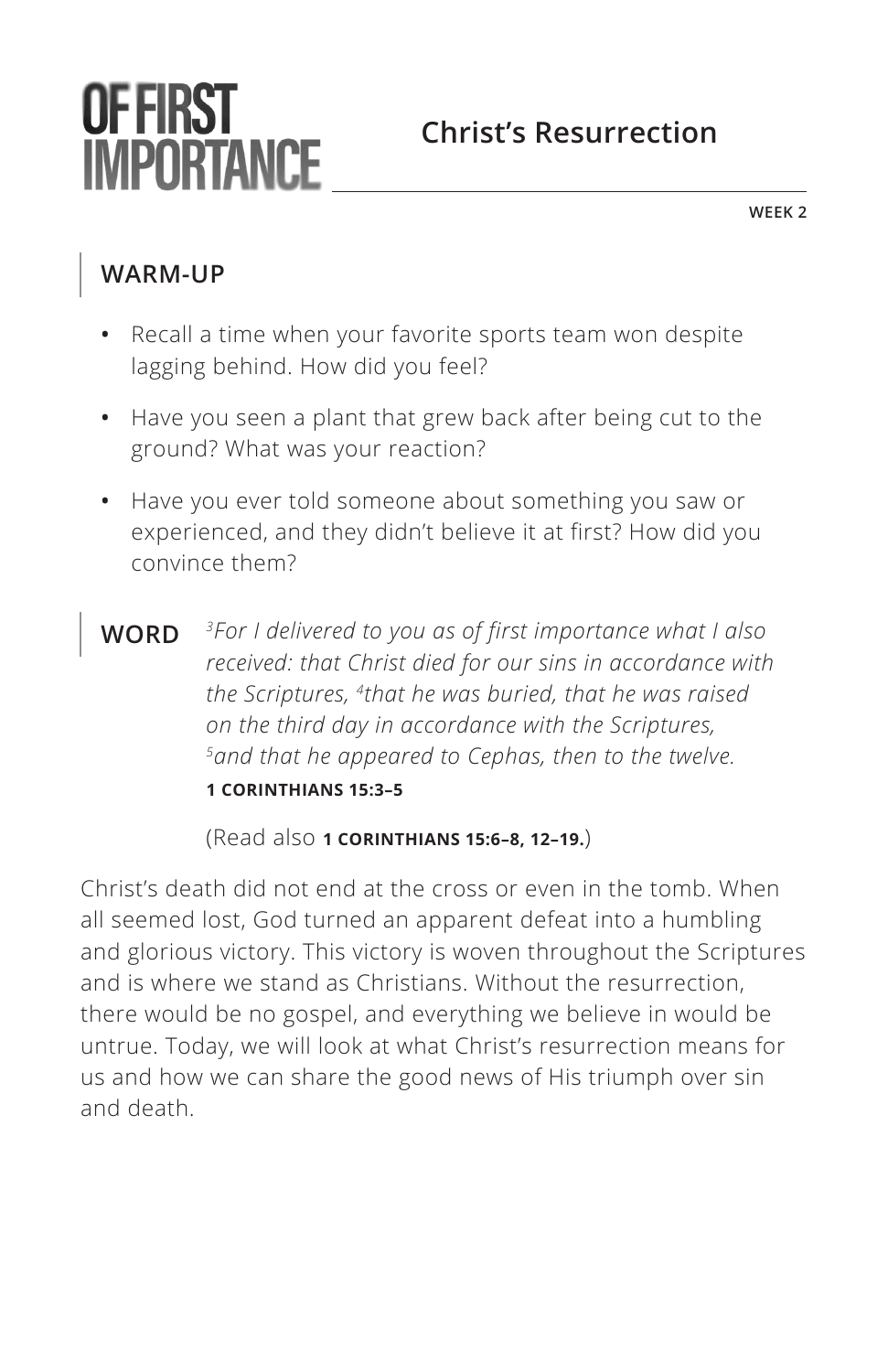#### **1 Because Jesus resurrected, we are no longer dead in our sins.**

*And if Christ has not been raised, your faith is futile and you are still in your sins. ^***1 CORINTHIANS 15:17**

(Read also **^ROMANS 6:8.**)

When Jesus conquered the grave, He didn't just triumph over death—He also defeated the power of sin over our lives. Because of His sacrifice on the cross and through faith in what He had done, believers will no longer be condemned for their sins. Furthermore, we have the grace to say no to sin and walk right with God. How has this truth helped you in times of temptation and confusion? What does Romans 6:13 say about how we should present ourselves to God?

#### **2 Because Jesus resurrected, we are no longer hopeless.**

*18Then those also who have fallen asleep in Christ have perished. 19If in Christ we have hope in this life only, we are of all people most to be pitied. ^***1 CORINTHIANS 15:18–19**

We have a future hope because of what Jesus did on the cross. Our faith is not in vain. There is more to this life than the trials we face, and knowing that we have hope in Christ helps us look to what is ahead. This hope is not just for the future; even if we suffer and die, our hope is anchored on the truth that we will be raised again in Christ and we will be with Him forever. This is the blessed hope of the believers.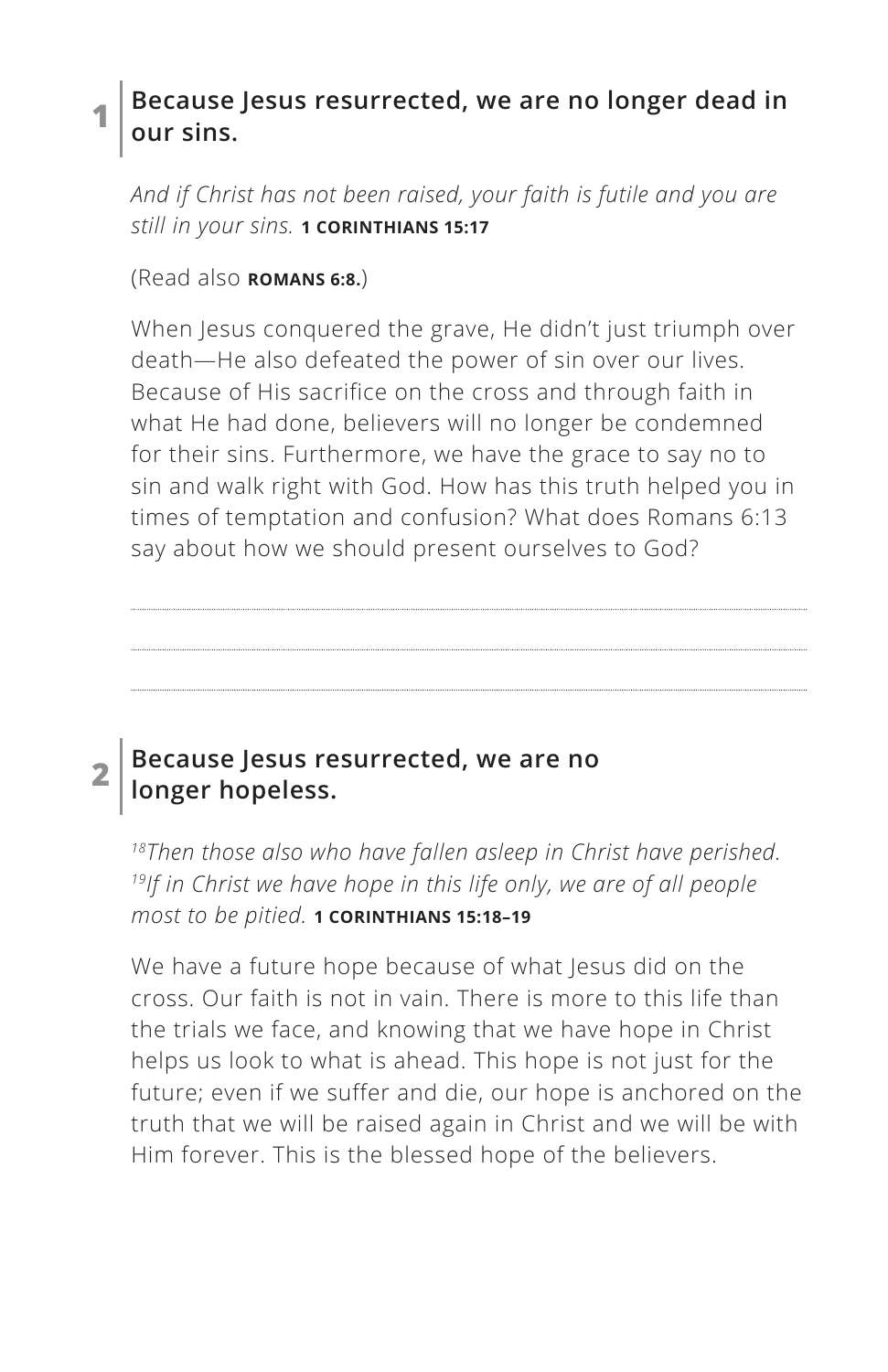How does the hope of our resurrection change our perspective of the trials and hardships that we face today? What does 2 Corinthians 4:17–18 say about the hope we have in Christ?

#### **3 Because Jesus resurrected, we are not false witnesses.**

*14And if Christ has not been raised, then our preaching is in vain and your faith is in vain. 15We are even found to be misrepresenting God, because we testified about God that he raised Christ, whom he did not raise if it is true that the dead are not raised. ^***1 CORINTHIANS 15:14–15**

Christ's resurrection is the cornerstone of the gospel. It is the validation of Jesus' deity and ministry. And it is not just a story; it is a historical fact that was witnessed by over 500 people (1 Corinthians 15:6). Knowing this truth does not just prove the basis of our faith; it also gives us the confidence to reach out and be a witness of God's love and sacrifice. How does knowing that we are bearers of the most important truth affect our confidence in proclaiming the gospel to others?

As we contemplate the magnitude of God's sacrifice, may it remind us to proclaim the good news to the people around us. May it give us an opportunity to show them the extent of God's grace and love for us.